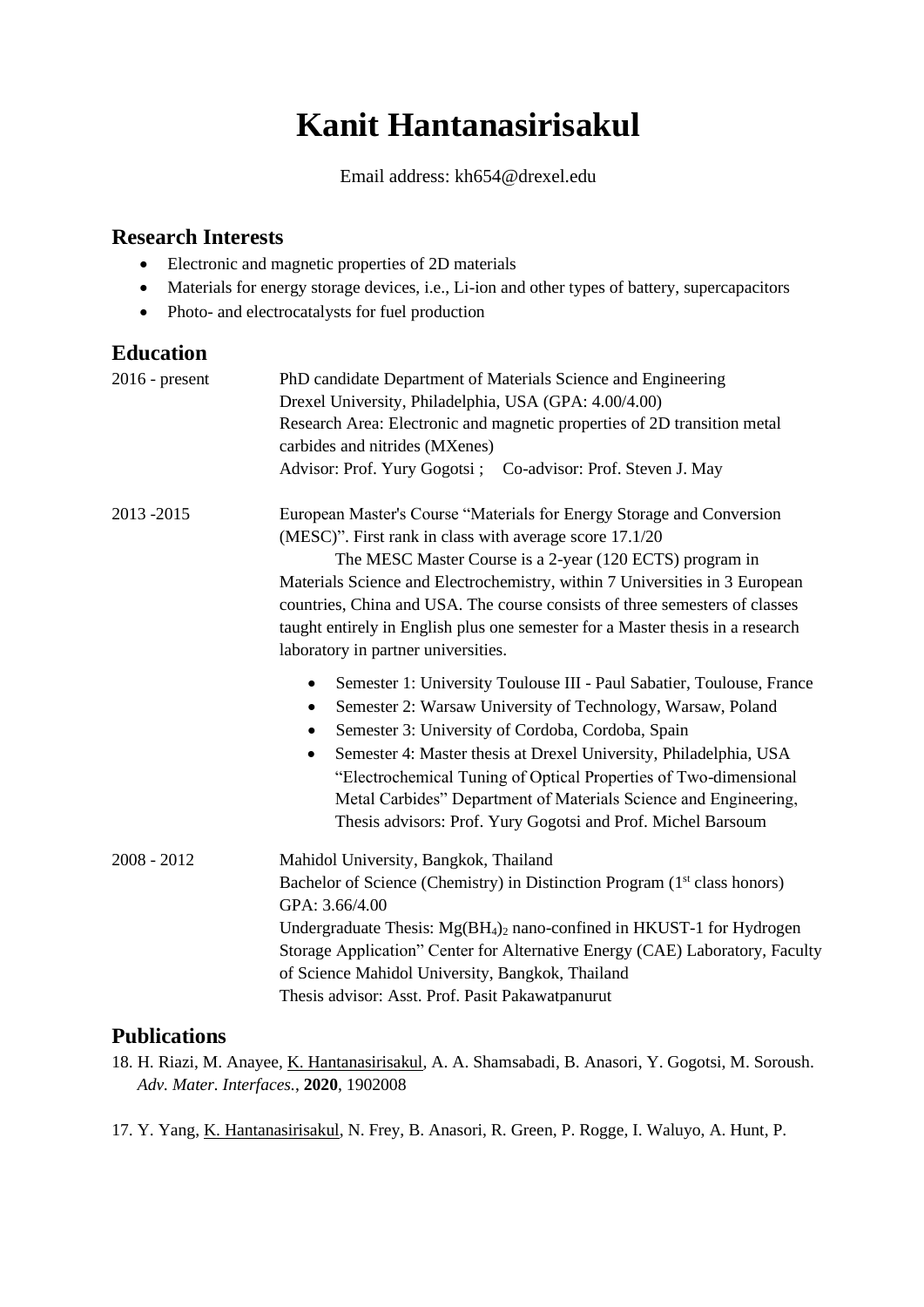Shafer, E. Arenholz, V. B. Shenoy, Y. Gogotsi, S. J. May. Distinguishing Electronic Contributions of Surface and Sub-surface Transition Metal Atoms in Ti-based MXenes. *2D Mater.*, **2020**, *7*, 025015

- 16. L. Agartan, K. Hantanasirisakul, S. Buczek, B. Akuzum, K. A. Mahmoud, B. Anasori, Y. Gogotsi, and E. C. Kumbur. Influence of Operating Conditions on the Desalination Performance of a Symmetric Pre-conditioned Ti3C2T*x*-MXene Membrane Capacitive Deionization System. *Desalination*, **2020**, *477*, 114267
- 15. G. Deysher, C. E. Shuck, K. Hantanasirisakul, N. C. Frey, A. C. Foucher, K. Maleski, A. Sarycheva. V. B. Shenoy, E. A. Stach, B. Anasori and Y. Gogotsi. Synthesis of Mo<sub>4</sub>VAlC<sub>4</sub> MAX Phase and Two-Dimensional Mo4VC<sup>4</sup> MXene with Five Atomic Layers of Transition Metals. *ACS Nano*, **2020**, *1*, 204
- 14. S. J. Kim, J. Choi, K. Maleski, K. Hantanasirisakul, H-T. Jung, Y. Gogotsi, and C W. Ahn. Interfacial Assembly of Ultrathin, Functional MXene Films. *ACS Appl. Mater. Interfaces*, **2019**, *35*, 32320
- 13. C. E. Shuck, M. Han, K. Maleski, K. Hantanasirisakul, S. J. Kim, J. Choi, W. E. B. Reil, and Y. Gogotsi. Effect of Ti<sub>3</sub>AlC<sub>2</sub> MAX Phase on Structure and Properties of Resultant Ti<sub>3</sub>C<sub>2</sub>T<sub>x</sub> MXene. *ACS. Appl. Nano. Mater.*, **2019**, *6*, 3368
- 12. T. Schultz, N. C. Frey, K. Hantanasirisakul, S. Park, S. J. May, V. B. Shenoy, Y. Gogotsi, and N. Koch. Surface Termination Dependent Work Function and Electronic Properties of Ti<sub>3</sub>C<sub>2</sub>T<sub>*x*</sub> MXene *Chem. Mater.*, **2019**, *17*, 6590
- 11. Kanit Hantanasirisakul, M. Alhabeb, A. Lipatov, K. Maleski, B. Anasori, P. Salles, C. Ieosakulrat, P. Pakawatpanurut, A. Sinitskii, S. J. May, and Y. Gogotsi. Effects of Synthesis and Processing on Optoelectronic Properties of Titanium Carbonitrides MXene. *Chem. Mater.*, **2019**, *31*, 2941
- 10. M. Han, X. Yin, K. Hantanasirisakul, X. Li, A. Iqbal, C. B. Hatter, B. Anasori, C. M. Koo, T. Torita, Y. Soda, L. Zhang, L. Cheng, and Y. Gogotsi. Anisotropic MXene Aerogels with a Mechanically Tunable Ratio of Electromagnetic Wave Reflection to Absorption. *Adv. Optical Mater*., **2019**, *1900267*
- 9. X. Xiao, P. Urbankowski, K. Hantanasirisakul, Y. Yang, S. Sasaki, L. Yang, C. Chen, H. Wang, L. Miao, S. H. Tolbert, S. J. L. Billinge, H. D. Abruña, S. J. May, and Y. Gogotsi. Scalable Synthesis of Ultrathin Mn3N<sup>2</sup> Exhibiting Room-Temperature Antiferromagnetism. *Adv. Funct. Mater.,* **2019**, *1809001*
- 8. P. Salles, D. Pinto, K. Hantanasirisakul, K. Maleski, C. E. Shuck, and Y. Gogotsi. Electrochromic Effect in Titanium Carbide MXene Thin Films Produced by Dip‐Coating. *Adv. Funct. Mater.,* **2019**, *1809223*
- 7. L. Yang, Y. Dall'Agnese, K. Hantanasirisakul, C. E. Shuck, K. Maleski, M. Alhabeb, G. Chen, Y. Gao, Y. Sanehira, A. K. Jena, L. Shen, C. Dall'Agnese, X.-F. Wang, Y. Gogotsi, and T. Miyasaka. SnO2- Ti3C<sup>2</sup> MXene Electron Transport Layer for Perovskite Solar Cells. *J. Mater. Chem. A.* **2019**, *7*, 5635
- 6. A. L. Bennett-Jackson, M. Falmbigl, K. Hantanasirisakul, Z. Gu, D. Imbrenda, A. V. Plokhikh, A. Will-Cole, C. Hatter, L. Wu, B. Anasori, Y. Gogotsi, and J. E. Spanier. Van der Waals Epitaxy of Highly (111)-oriented BaTiO<sub>3</sub> on MXene. *Nanoscale*, **2019**, *11*, 622
- 5. J. L. Hart, K. Hantanasirisakul, A. C. Lang, B. Anasori, D. Pinto, Y. Pivak, J. T. van Omme, S. J. May, Y. Gogotsi, and M. L. Taheri. Control of MXenes' Electronic Properties Through Termination and Intercalation. *Nat. Commun.,* **2019**, *10*, 522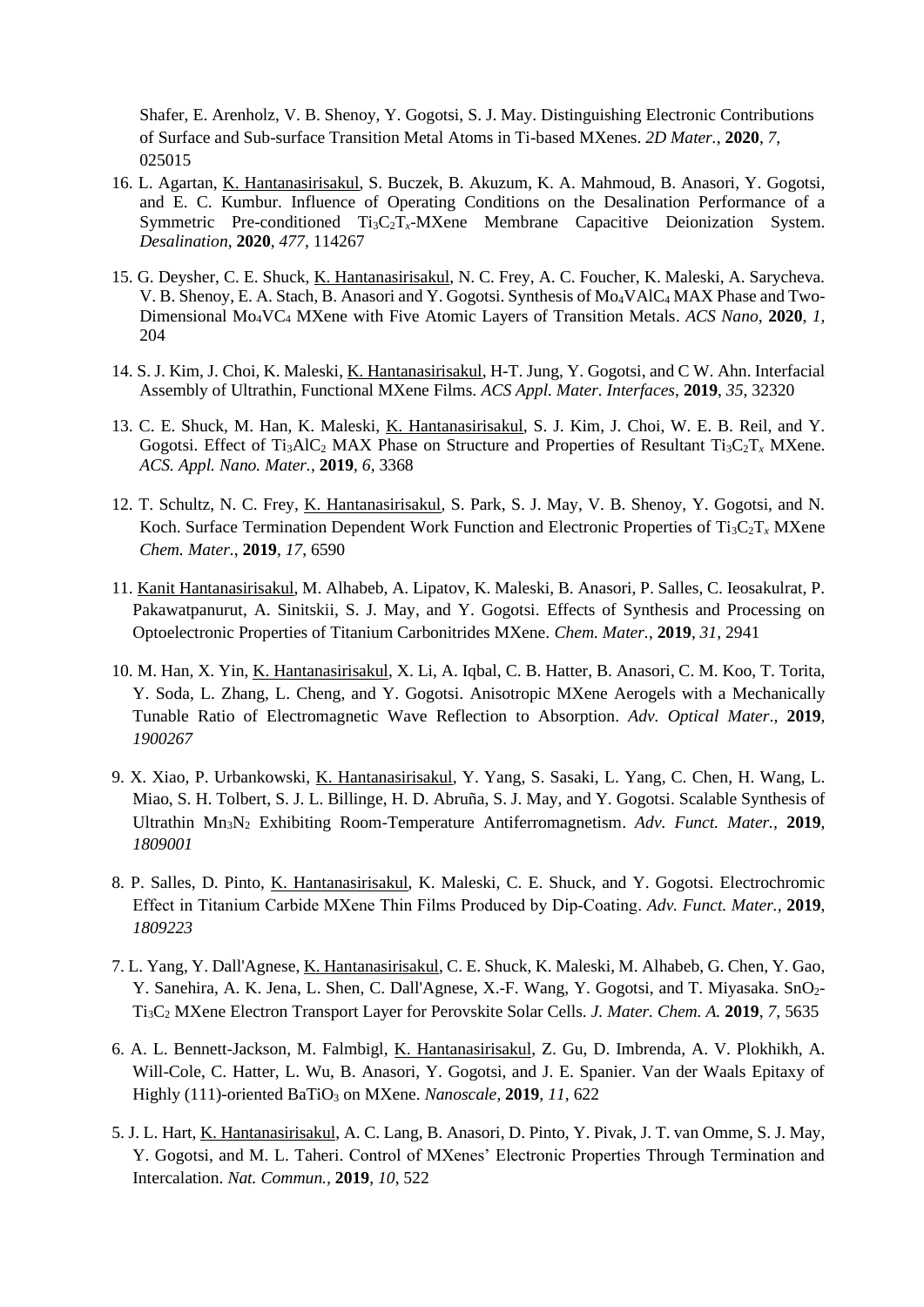- 4. K. Hantanasirisakul and Y. Gogotsi. Electronic and Optical Properties of Two-Dimensional Transition Metal Carbides and Nitrides (MXenes). *Adv. Mater.*, **2018**, *52*, 1804779
- 3. A. Ali, K. Hantanasirisakul, A. Abdala, P. Urbankowski, M.-Q. Zhao, B. Anasori, Y. Gogotsi, B. Aïssa, and K. A. Mahmoud. Effect of Synthesis on Performance of MXene/Iron Oxide Anode Material for Lithium-Ion Batteries. *Langmuir*, **2018**, *34*, 11325
- 2. P. Urbankowski, B. Anasori, K. Hantanasirisakul, L. Yang, L. Zhang, B. Haines, S. J. May, S. J. L. Billinge, and Y. Gogotsi. 2D Molybdenum and Vanadium Nitrides Synthesized by Ammoniation of 2D Transition Metal Carbides (MXenes). *Nanoscale*, **2017**, *9*, 17722
- 1. K. Hantanasirisakul, M.-Q. Zhao, P. Urbankowski, J. Halim, B. Anasori, S. Kota, C. E. Ren, M. W. Barsoum, and Y. Gogotsi. Fabrication of  $Ti_3C_2T_x$  MXene Transparent Thin Films with Tunable Optoelectronic Properties. *Adv. Electron. Mater.,* **2016**, *2*, 201600050

#### **Scholarly Presentations**

| 2019 | Poster Presentation titled "On the Electronic Properties of 2D Transition Metal<br>Carbides and Nitrides (MXenes)"                                                                                                   |
|------|----------------------------------------------------------------------------------------------------------------------------------------------------------------------------------------------------------------------|
|      | 2019 Materials Research Society (MRS) Spring Meeting, Phoenix, AZ                                                                                                                                                    |
|      | Oral Presentation titled "Optoelectronic Application of 2D Transition Metal<br>Carbides (MXenes)"                                                                                                                    |
|      | Nano Korea 2019, KINTEX, South Korea                                                                                                                                                                                 |
|      | Oral Presentation titled "MXenes – 2D Materials Beyond Graphene"<br>The 2 <sup>nd</sup> Materials Research Society of Thailand International Conference,<br>Pattaya, Thailand (Best student oral presentation award) |
| 2018 | Oral Presentation titled "Effects of Synthesis and Processing on Optoelectronic<br>Properties of Titanium Carbonitrides MXene"                                                                                       |
|      | 2018 Materials Research Society (MRS) Spring Meeting, Phoenix, AZ                                                                                                                                                    |
| 2017 | Poster Presentation titled "Effects of Synthesis and Processing on<br>Optoelectronic Properties of Titanium Carbonitrides MXene"                                                                                     |
|      | 16th Graduate Student Poster Contest of the Liberty Bell Chapter of ASM<br>International, Philadelphia                                                                                                               |
| 2012 | Oral presentation and poster presentation titled "Nano-confined Magnesium<br>Borohydride as a Hydrogen Storage Material"                                                                                             |
|      | 6th Conference on Science and Technology for Youths, Bangkok, Thailand                                                                                                                                               |
| 2009 | The Promotion of Academic Olympiads and Development of Science<br>Education Foundation Science Camp, Bangkok, Thailand                                                                                               |

### **Scholarship and Awards**

| 2019 | PhD Internship,                                                 |
|------|-----------------------------------------------------------------|
|      | National Nanofabrication Center, Korea Institute of Science and |
|      | Technology (KAIST), Daejeon, South Korea                        |
|      | First Place Winner Science as Art competition,                  |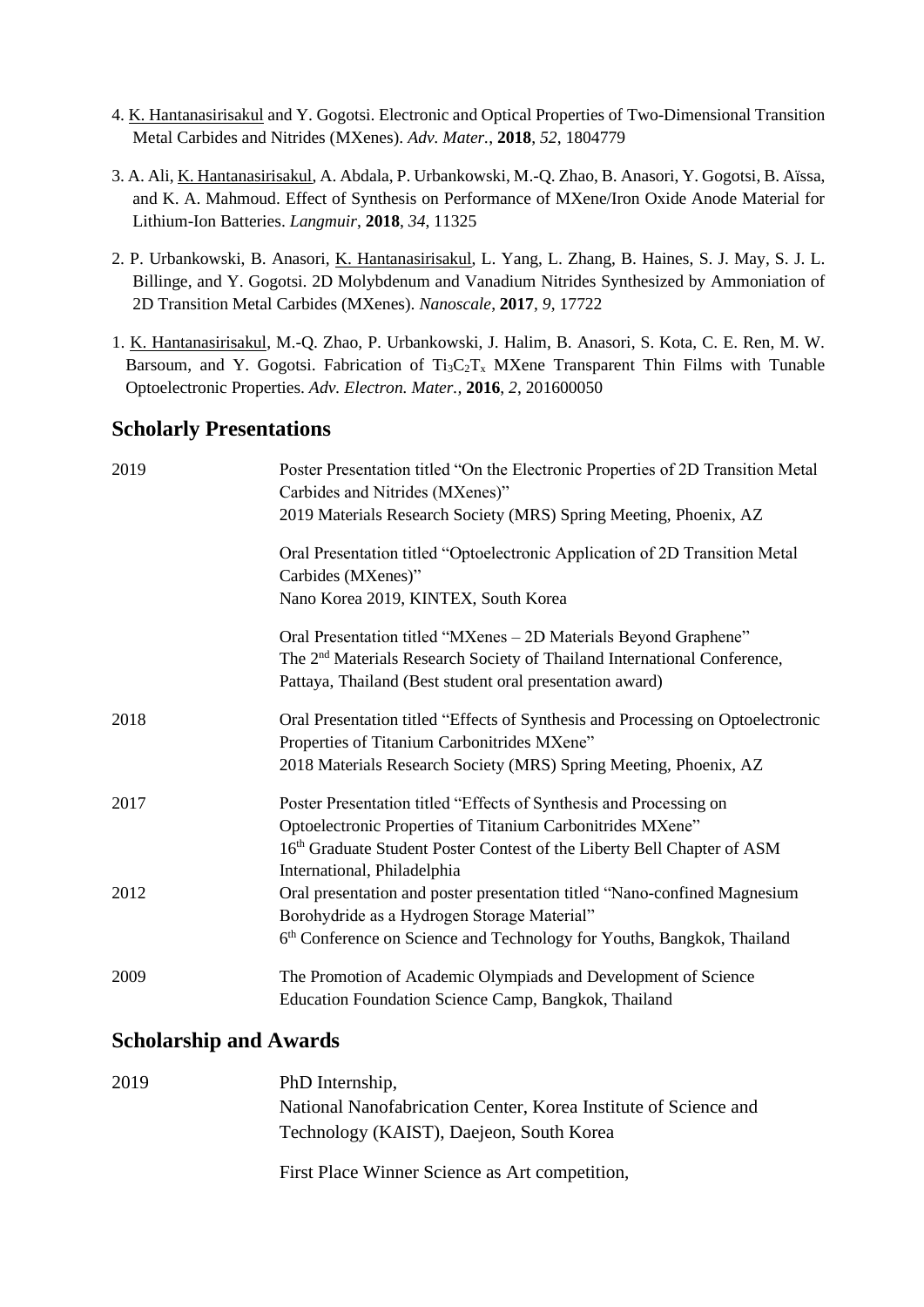|               | Materials Research Society (MRS)                                                                                                |
|---------------|---------------------------------------------------------------------------------------------------------------------------------|
|               | Third Place Winner NanoArtography Image Competition                                                                             |
| 2018          | Second Place Winner Science as Art competition,<br>Materials Research Society (MRS)                                             |
| $2016 - 2018$ | Drexel University Graduate College Doctoral Fellowship Award                                                                    |
| $2013 - 2015$ | Erasmus Mundus Scholarship,<br><b>MESC</b> Program                                                                              |
| $2008 - 2013$ | Sri Trang Thong Scholarship: a full scholarship provided by the Faculty of<br>Science,<br>Mahidol University, Bangkok, Thailand |
| 2009          | Selected as Thailand's representative in Asian Science Camp 2009, Tsukuba,<br>Japan                                             |
|               |                                                                                                                                 |

# **Activities**

| $2018$ - present | Member, Materials Research Society (MRS)             |
|------------------|------------------------------------------------------|
|                  | Reviewer and member, American Chemical Society (ACS) |

# **Teaching Experience**

| 2018-2019     | Lab Instructor for MATE 280: Advanced Materials Laboratory<br>Department of Materials Science and Engineering, Drexel University<br>(20 undergraduate students). Responsible for TGA and XPS lab |
|---------------|--------------------------------------------------------------------------------------------------------------------------------------------------------------------------------------------------|
| 2017          | Recitation Instructor for ENGR 220: Fundamentals of Materials<br>Department of Materials Science and Engineering, Drexel University<br>(25 undergraduate students)                               |
| 2016          | <b>Chemistry Teacher</b><br>Mahidol University International Demonstration School, Nakhon Pathom,<br>Thailand (130 students)                                                                     |
| 2016          | Laboratory Assistant for ICCH 224 Integrated Laboratory Techniques in<br>Chemistry I<br>International College, Mahidol University, Nakhon Pathom, Thailand<br>(30 undergraduate students)        |
| $2008 - 2010$ | Chemistry Lecturer for high school students in the Science Access Summer<br>Program at the Faculty of Science, Mahidol University, Bangkok, Thailand<br>(200 students)                           |

# **Educational Outreach**

| 2017, 2018 | Organizing committee for the ASM International Materials Camp      |
|------------|--------------------------------------------------------------------|
|            | Department of Materials Science and Engineering, Drexel University |